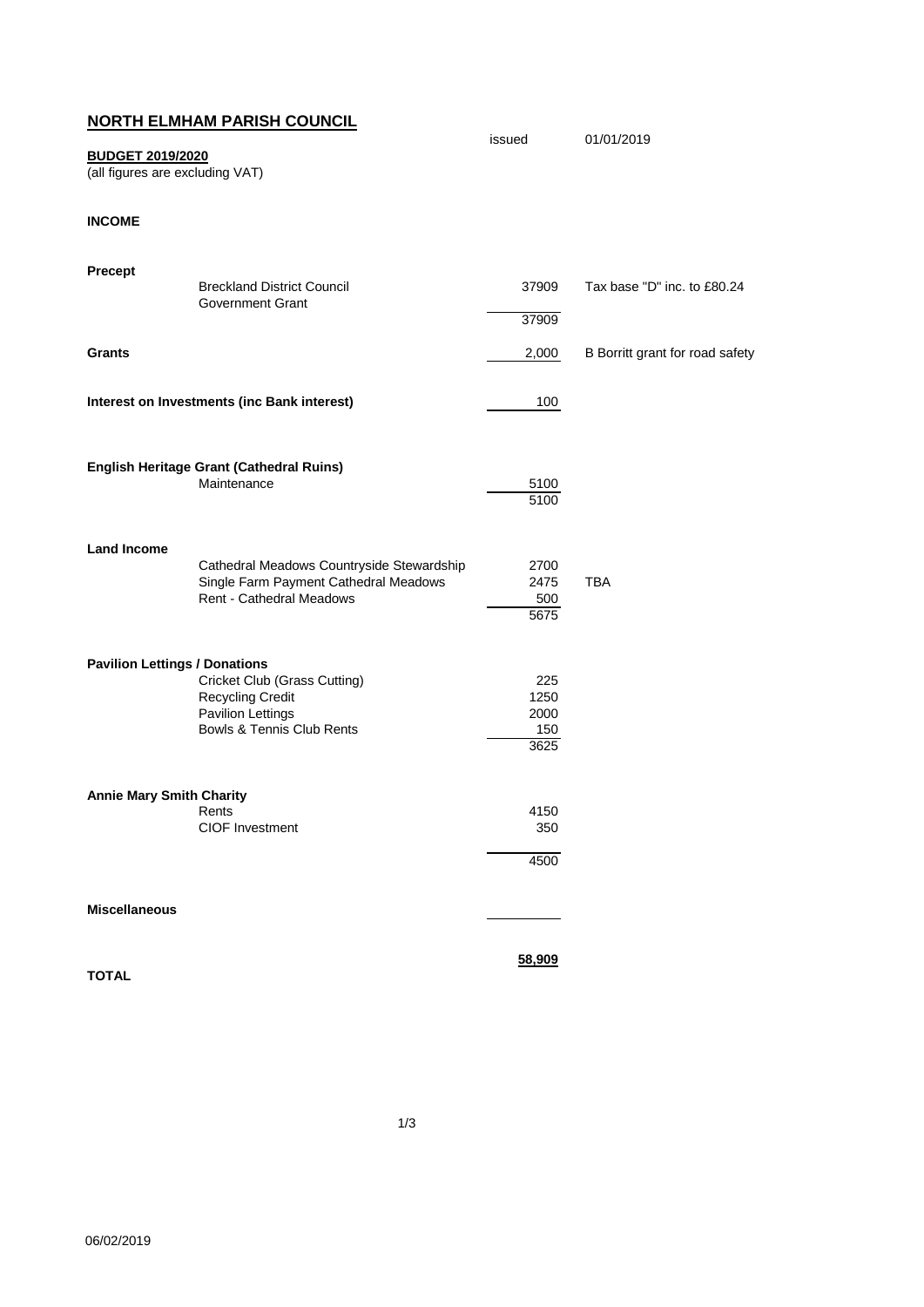## **EXPENDITURE**

|                                      | <b>Administration &amp; Membership Fees</b> |       |                             |
|--------------------------------------|---------------------------------------------|-------|-----------------------------|
|                                      | Audit fee (external)                        | 325   |                             |
|                                      | Clerk's salary                              | 9000  |                             |
|                                      | <b>RCC Payroll Administration</b>           | 120   |                             |
|                                      | Clerk's travel                              | 300   |                             |
|                                      | Admin. Expenses (incl. postage)             | 500   |                             |
|                                      | Clerk's training                            | 250   |                             |
|                                      | Chairman's Expenses                         | 100   |                             |
|                                      | Vice-Chairman's Expenses                    | 100   |                             |
|                                      | Insurances                                  | 600   |                             |
|                                      | Legal & Professional Fees                   | 1500  | Inc. 1000 for election 2019 |
|                                      | CANT legal fund reserve                     | 5000  |                             |
|                                      | Sundry items                                | 1000  |                             |
|                                      | Membership Fees NALC/CPRE/CAN/SLCC          | 385   |                             |
|                                      | Website training & maintenance              | 500   | Est to cover web costs      |
|                                      |                                             | 19680 |                             |
| <b>Cathedral Ruins &amp; Meadows</b> |                                             |       |                             |
|                                      | <b>Grass Cutting and Maintenance</b>        | 1500  |                             |
|                                      | Prof fees of Single Farm Entitlements       | 400   | Brown & Co                  |
|                                      | Key Keeper                                  | 375   |                             |
|                                      | Car Park                                    | 50    |                             |
|                                      | Grass Cutting on banks                      | 1200  |                             |
|                                      | Hedge & Tree Cutting                        | 500   |                             |
|                                      |                                             | 4025  |                             |
| <b>Donations</b>                     |                                             |       |                             |
|                                      | Churchyard inc. tree felling                | 900   |                             |
|                                      | Eastgate Centre (provisional)               | 250   |                             |
|                                      | <b>Community Hall Group</b>                 | 250   |                             |
|                                      | Citizens Advice Bureau                      | 50    |                             |
|                                      | Dereham and District Tourist Association    | 50    |                             |
|                                      | Norfolk Hospice                             | 50    |                             |
|                                      | Age UK                                      | 50    |                             |
|                                      | <b>Norfolk Accident Rescue</b>              | 50    |                             |
|                                      |                                             | 1650  |                             |
| <b>Running Costs of:</b>             |                                             |       |                             |
| <b>Pavilion</b>                      |                                             |       |                             |
|                                      | Caretaker                                   | 1250  |                             |
|                                      | <b>Materials</b>                            | 50    |                             |
|                                      | <b>Water Rates</b>                          | 100   |                             |
|                                      | Electricity                                 | 500   |                             |
|                                      | Christmas Tree                              | 100   |                             |
|                                      | Maintenance/Improvements                    | 1000  |                             |
|                                      |                                             | 3000  |                             |
|                                      |                                             |       |                             |
| <b>Street Lights</b>                 |                                             |       |                             |
|                                      | Energy                                      | 1850  |                             |
|                                      | Parts and replacements                      | 1000  |                             |
|                                      | General maintenance                         | 530   |                             |
|                                      | Replacement Programme Loan Repayment        | 3506  | new LED lighting            |
|                                      |                                             | 6886  |                             |
| <b>Playing Field</b>                 |                                             |       |                             |
|                                      | Upkeep around pavilion                      | 175   |                             |
|                                      | <b>Bus Shelter/Car Park Maintenance</b>     | 50    |                             |
|                                      | <b>Field Grass Cutting</b>                  | 1950  |                             |
|                                      | <b>Hedge Cutting</b>                        | 100   |                             |
|                                      | Mole Control                                | 300   |                             |
|                                      | <b>Water Rates</b>                          | 180   |                             |
|                                      | PFA Subscription                            | 25    |                             |
|                                      |                                             | 2780  |                             |
|                                      | 2/3                                         |       |                             |